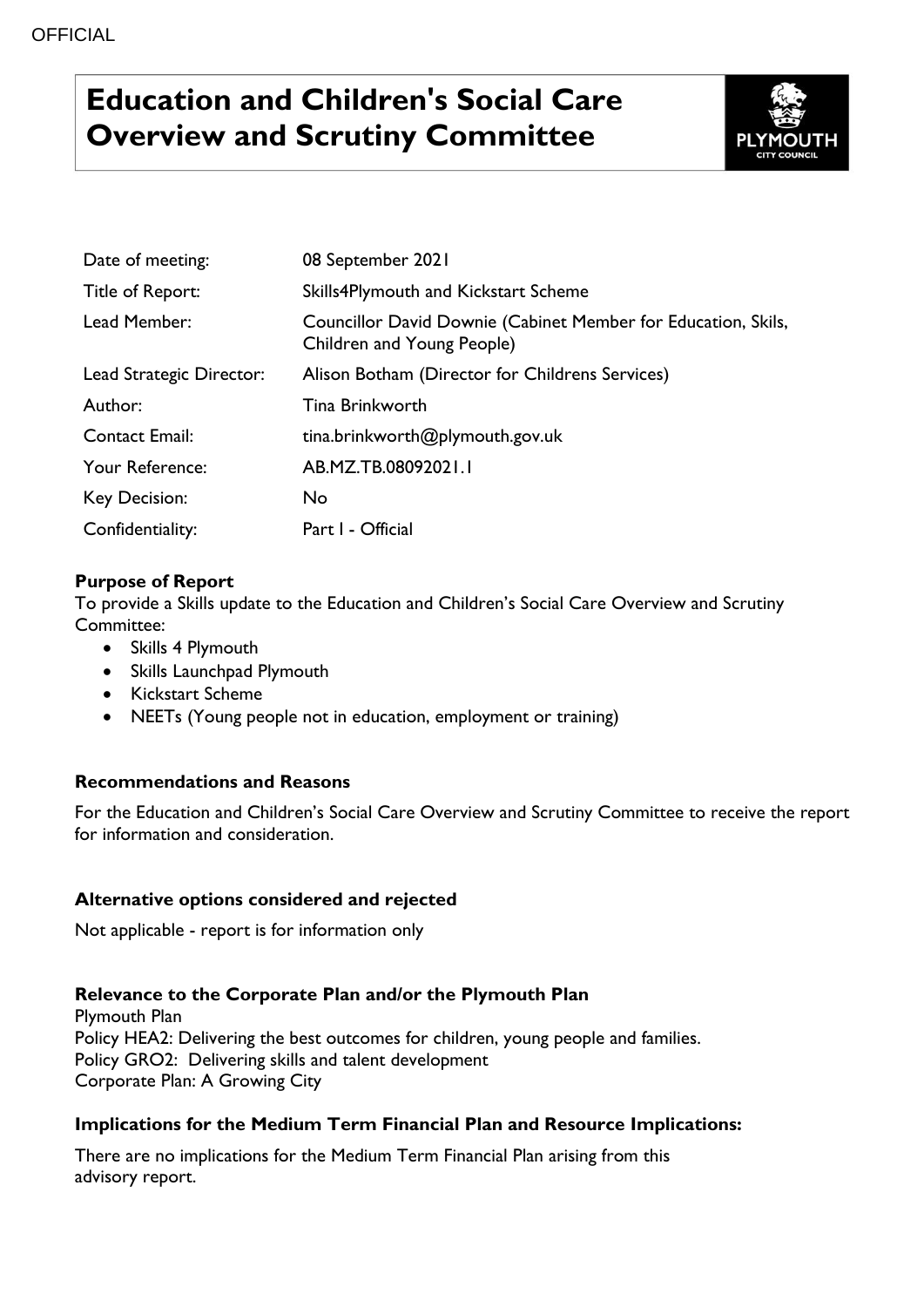#### **Financial Risks:**

There are a high number of people furloughed and unemployed in the city. The DWP funding is for two years for the provision of a co-ordinator post. There is a high volume of need with over 10K people visiting the site already. However, there are targets to meet to help 1,000 people into employment, training or volunteering opportunities. Application for more funding to bridge gap or ease pressure has been applied for and would increase capacity through use of DWP work coaches and a IAG position in OCSW. Awaiting outcome of additional bid.

### **Carbon Footprint (Environmental) Implications:**

No direct carbon/environmental issues identified

#### **Other Implications: e.g. Health and Safety, Risk Management, Child Poverty:**

*\* When considering these proposals members have a responsibility to ensure they give due regard to the Council's duty to promote equality of opportunity, eliminate unlawful discrimination and promote good relations between people who share protected characteristics under the Equalities Act and those who do not.*

#### **Appendices**

| <b>Ref. Title of Appendix</b> | <b>Exemption Paragraph Number</b> (if applicable)<br>If some/all of the information is confidential, you must indicate<br>why it is not for publication by virtue of Part 1 of Schedule 12A<br>of the Local Government Act 1972 by ticking the relevant box. |  |  |  |  |  |  |  |
|-------------------------------|--------------------------------------------------------------------------------------------------------------------------------------------------------------------------------------------------------------------------------------------------------------|--|--|--|--|--|--|--|
|                               |                                                                                                                                                                                                                                                              |  |  |  |  |  |  |  |
|                               |                                                                                                                                                                                                                                                              |  |  |  |  |  |  |  |

#### **Background papers:**

| Title of any background paper(s) | <b>Exemption Paragraph Number</b> (if applicable)                                                                                                                                                       |  |  |  |  |  |  |  |
|----------------------------------|---------------------------------------------------------------------------------------------------------------------------------------------------------------------------------------------------------|--|--|--|--|--|--|--|
|                                  | If some/all of the information is confidential, you must indicate why it<br>is not for publication by virtue of Part 1 of Schedule 12A of the Local<br>Government Act 1972 by ticking the relevant box. |  |  |  |  |  |  |  |
|                                  |                                                                                                                                                                                                         |  |  |  |  |  |  |  |
|                                  |                                                                                                                                                                                                         |  |  |  |  |  |  |  |

#### **Sign off:**

| Fin                                                                 | din.21.<br>22.89 | Leg | lt/358<br>23/2/1<br>90821 | <b>Mon</b><br>$\mathsf{Off}$ |  | <b>HR</b> |  | <b>Assets</b> |  | Strat<br>Proc |  |
|---------------------------------------------------------------------|------------------|-----|---------------------------|------------------------------|--|-----------|--|---------------|--|---------------|--|
| Originating Senior Leadership Team member: Ming Zhang               |                  |     |                           |                              |  |           |  |               |  |               |  |
| Please confirm the Strategic Director(s) has agreed the report? Yes |                  |     |                           |                              |  |           |  |               |  |               |  |
| Date agreed: 25/08/2021                                             |                  |     |                           |                              |  |           |  |               |  |               |  |
| Cabinet Member approval: Cllr Downie approved by email.             |                  |     |                           |                              |  |           |  |               |  |               |  |
| Date approved: 20/08/2021                                           |                  |     |                           |                              |  |           |  |               |  |               |  |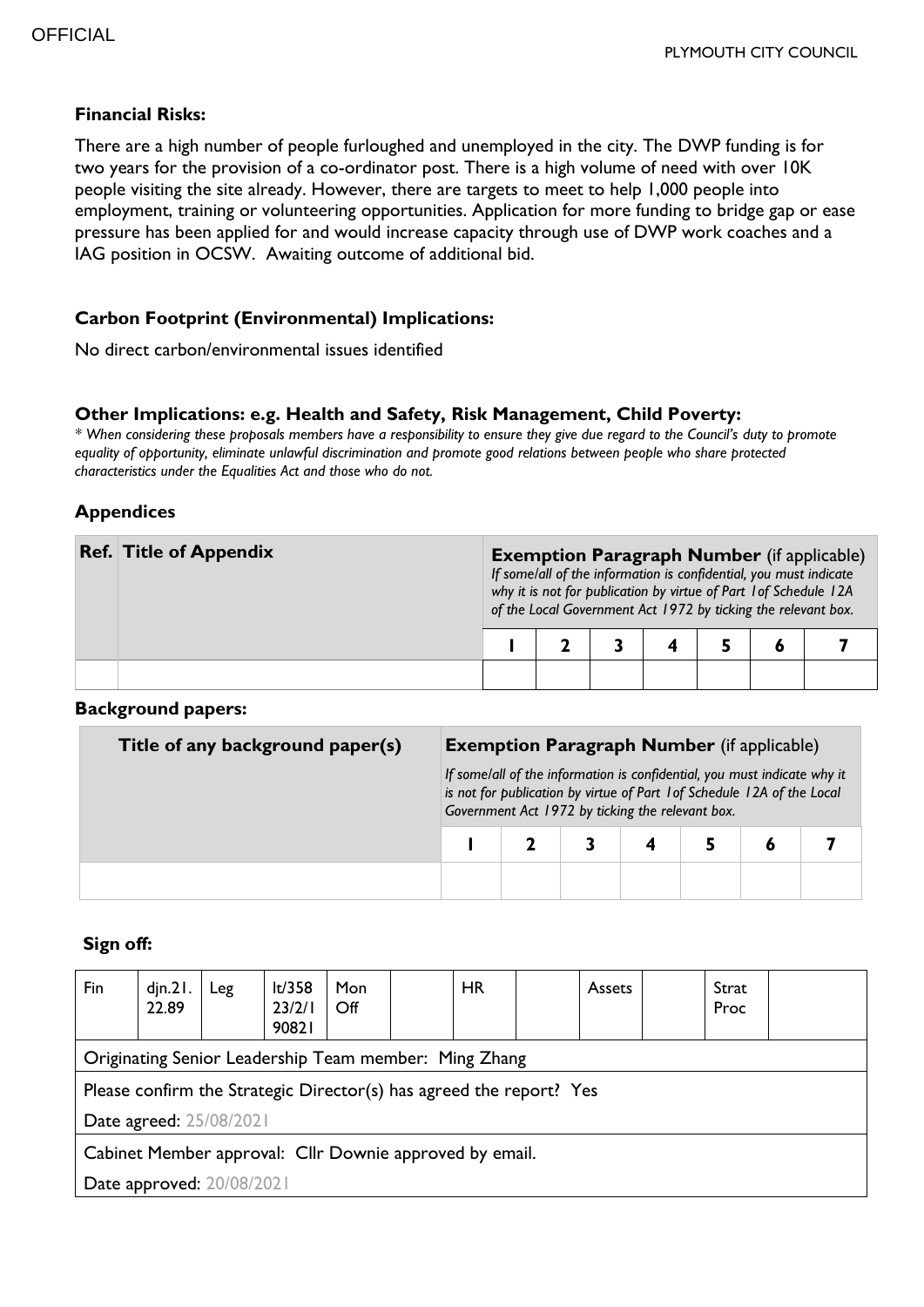# **Skills4Plymouth**

Plymouth is home to a thriving and established advanced manufacturing, marine, and defence industry, and to a young and fast-growing digital and creative sector. It is a place with enormous potential in its distinctive natural and cultural assets, its businesses, and its people. The city has seen significant regeneration and the benefits are beginning to show, and will enable our businesses and our people to thrive in a changing, data-driven economy that ensures that economic benefits are felt by everyone and supports the city's carbon neutrality (by 2030).

With a population of 263,100, a real economic output of £5.23 billion and 104,000 FTE (Full-Time Equivalent) jobs, Plymouth is the most significant urban agglomeration on the South West peninsula. However, the Covid-19 pandemic has had a damaging impact on the city's labour market, exacerbating long-standing issues of youth and long-term unemployment.

Skills 4 Plymouth is an ambitious five year plan that has been co-designed with local employers and businesses, skills providers and wider stakeholders. Designed to make sure people have the right skills now and in the future to get a job and progress in work, and employers have people with the right skills they need for recovery and growth.

- People have the right skills they need now and in the future to get a job
- Employers and individuals invest in skills and lifelong learning
- Employers have people with the right skills they need for recovery and growth

The short-term skills recovery actions have been developed and delivered under the Resurgam programme, established during the Covid-19 pandemic to enable the city to recover and build back better. The medium to long-term skills actions align to the Plymouth Strategic Plan and aligns to Bright Futures and education plans.

Skills 4 Plymouth's key aim is to close the skills gaps and skills shortages that have been holding Plymouth back economically. As a city, we do not have enough engineers, technicians, construction workers, health, social care, hospitality, tourism or retail professionals, to meet the demand of our local businesses. Employers report recruiting difficulties in these areas as a key constraint and redressing this is critical to improving productivity, competitiveness and growth.

We also recognise that social enterprises are a vital partner in our city's economy, they address social needs, strengthen communities and create a fairer, more inclusive economy.

Skills 4 Plymouth is demand led and demand informed by real time labour market intelligence. By putting our employers at the heart of defining local skills needs and developing responsive Post 16 skills provision, we will ensure that the provision of technical education and training aligns to what employers want and need.

**Skills Vision:** An outstanding skills system, which drives high aspirations and attainment, and meets the needs of employers and individuals across all ages and across all communities.

A responsive skills system that meets the demands of employers, increases the number of highly skilled jobs and improves educational performance:

 Where residents and workers access skills, jobs and support (on their doorstep) to thrive in Plymouth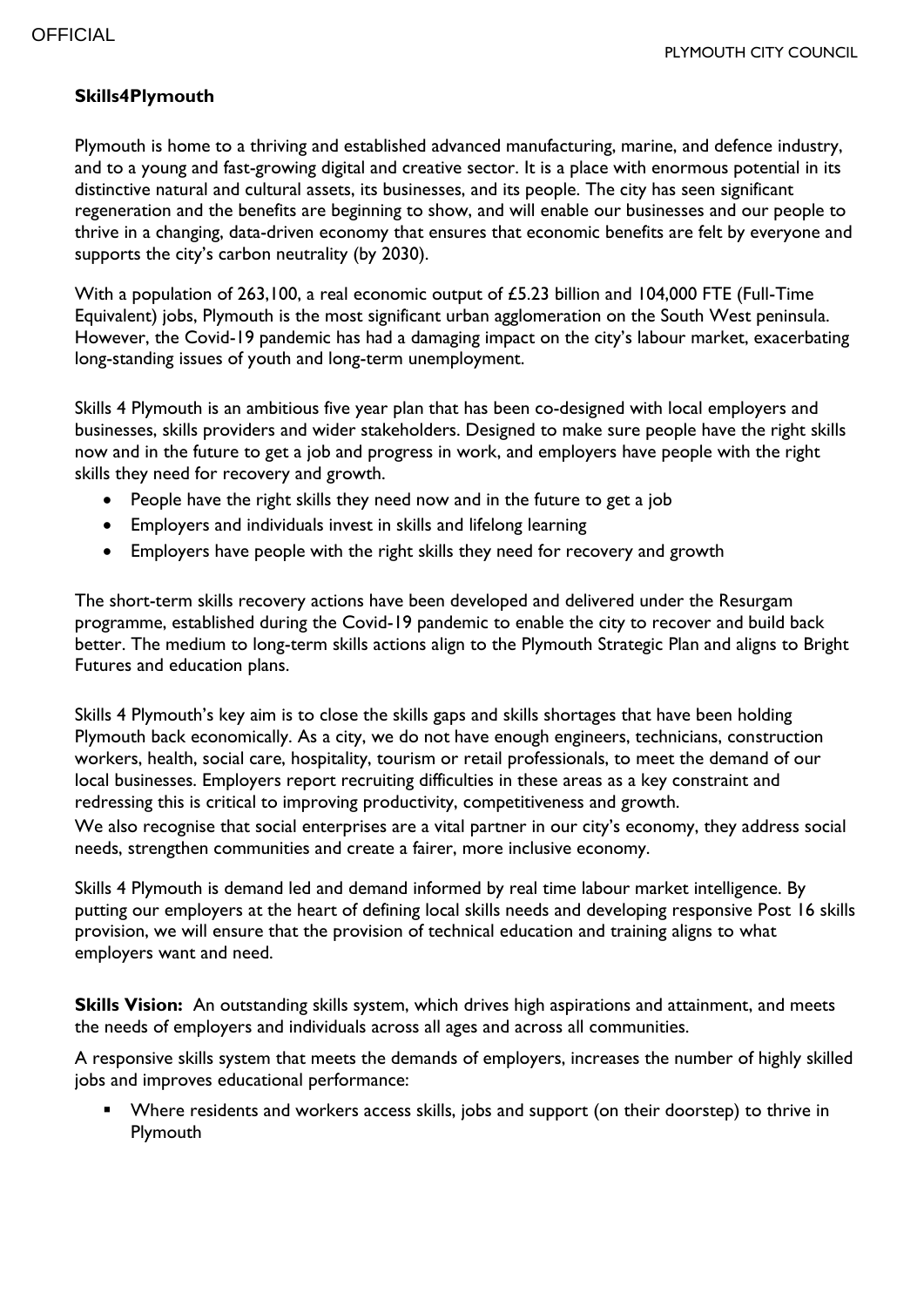**OFFICIAL** 

- **That works for all groups of people, across all communities, where every individual can access** the training or learning they need to enter into and progress in a productive job that they value, supporting inclusive growth and prosperity
- **Number 1** Where employers can secure growth and increased productivity through access to a more diverse and better skilled workforce
- **Number 4** Where Educators and providers become more responsive through access to information about the labour market and local needs to improve the quality and relevance of the education and training they offer and inspire all stages of education
- Which is a simplified, responsive city-wide skills system and shares best practice and innovation
- **Which provides a clear plan and measures outcomes and progress**
- Which attracts a fair share of skills funding investment

#### Supply (Working population) Education (Future pipeline) **Demand (Business need)** ◆ Demand informed by real-time<br>Labour Market Intelligence for ♦ Identifying growth jobs and skills<br>required in the next 5 years Identify Jobs and skills for 10 year Labour Market I<br>next 18 months Where possible identify demand<br>for next 20 years+ view ◆ Map what training already exists Set up new Skills Portal<br>www.skillslaunchpadplym.co.uk ← Training gap analysis Develop new Curriculum<br>content, specialist school ◆ Informing FE/HE Curriculum Set up Skills Launchpad Physical<br>Home for face2face services provision, inform new development apprenticeship standards etc. ◆ Building Funding Pipeline (include The Youth Hub and Adult Hub **Establish Skills Academies and** skills academies aligned to promote real opportunities and<br>provide matching services or<br>upskill / re-training **Sector Leads** growth sectors) The skills academies are: Extensive Education Outreach wpskin / re-training<br>
Campaigns for school, FE, HE<br>
leavers aligned to real job<br>
opportunities Health and Care and Embed Education Hub<br>(including 5E Model) Marine and Maritime Construction and Built  $\triangle$  Primary Environment ◆ Secondary  $\begin{array}{c} \bigstar \text{ Supporting Adults at risk or} \\ \text{unemployed} \end{array}$ ◆ Build a strong talent pool to<br>meet future skills demand  $\triangle$  SEND ◆ Developing Education Hub<br>(including 5E Outreach Model to<br>embed CIAEG into schools) ← Colleges ◆ Embed enterprise skills into education model and wider<br>community **Universities** Developing Employer Hub to Community Outreach

- Effective offer of traineeships,<br>T-Levels and Degree<br>Apprenticeships, co-designed<br>with employers
- Promote Plymouth's position<br>as one of the best places in<br>the world to start and grow a social enterprise, introduce<br>a social enterprise week<br>annual Social Enterprise week<br>celebration and raise the profile<br>of social enterprises with Plymouth's business community.
- Encourage clustering of SME<br>businesses to increase skills, enable career progression and<br>increase average wages
- help employers navigate the skills<br>and employment landscape
- Develop Green Strategic Plan
- ♦ Build Business Case for Skills<br>Academies to address skills gaps
- ◆ Graduate Recruitment and<br>Retention
- Significant high quality Kickstart placements delivered
- ◆ Rolling out Traineeships and<br>T-Levels
- ♦ Establish NEET panels (including<br>those at risk of NEET)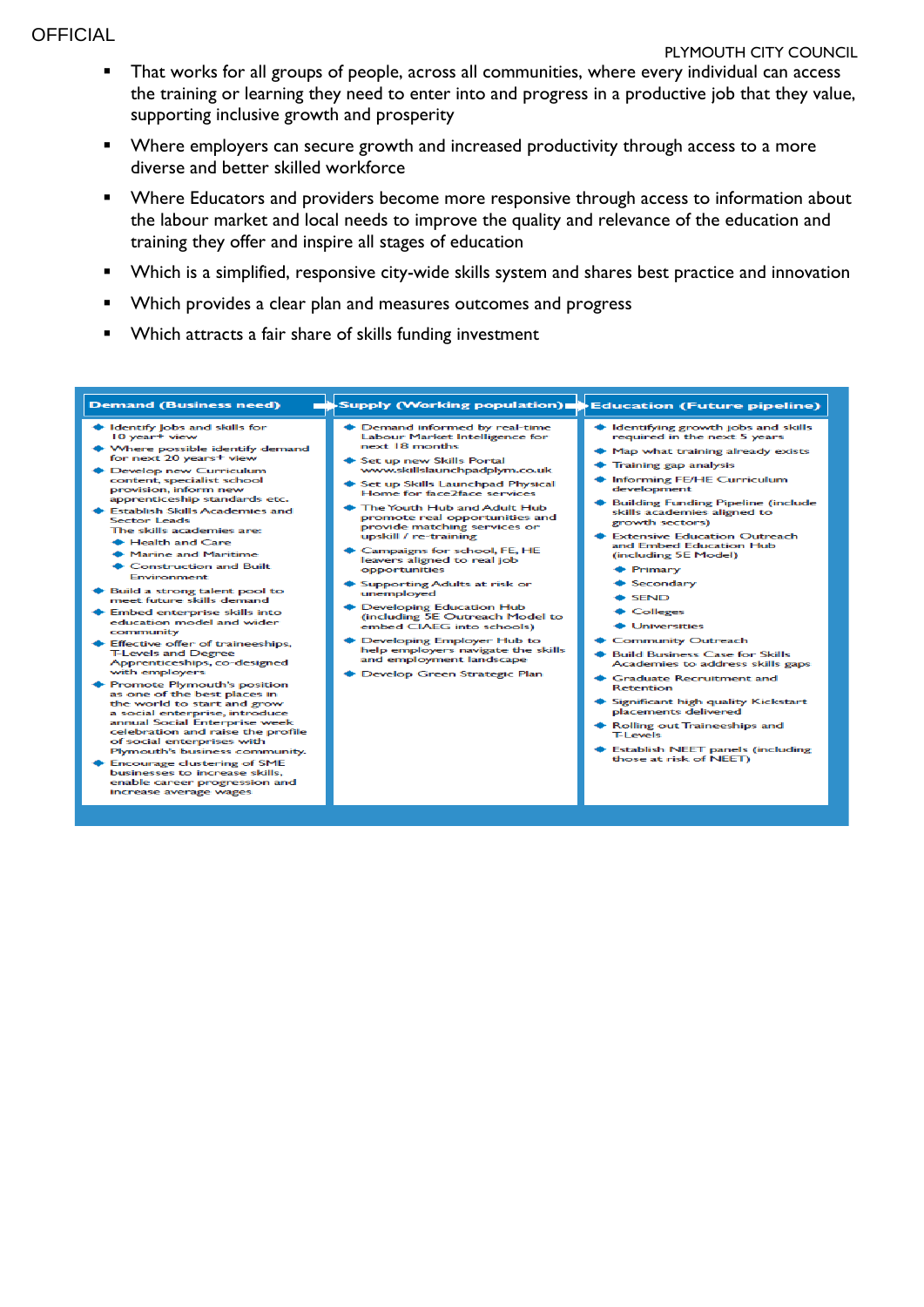# **Skills Launchpad**

Launched in August 2020, Skills Launchpad Plymouth is the city's one-stop-shop for skills, training, education, careers and jobs [www.skillslaunchpadplym.co.uk](https://eur02.safelinks.protection.outlook.com/?url=http%3A%2F%2Fwww.skillslaunchpadplym.co.uk%2F&data=04%7C01%7CEmma.Hewitt%40plymouth.gov.uk%7Cdf74e8f926674c12272408d93fd61ac8%7Ca9a3c3d1fc0f4943bc2ad73e388cc2df%7C0%7C0%7C637611011060759031%7CUnknown%7CTWFpbGZsb3d8eyJWIjoiMC4wLjAwMDAiLCJQIjoiV2luMzIiLCJBTiI6Ik1haWwiLCJXVCI6Mn0%3D%7C1000&sdata=wvsS46GkCbtC1yKiqDtwwa9NbAEMBy7Ai7adXpyLOQ8%3D&reserved=0)

Working in collaboration with local stakeholders and partners including alignment with DWP, Skills Launchpad Plymouth provides an ethical door to help local people in and around the city to access independent information, advice and guidance. We are supporting those who are facing redundancy, on furlough leave or considering career changes through the **[Adult](https://pccmarketing.wixsite.com/skillslaunchpadplym/adult-hub) Hub**, and offering targeted support for our young people including those with additional needs through the [Youth](https://pccmarketing.wixsite.com/skillslaunchpadplym/youth-hub) Hub. We are helping people in and around Plymouth a chance to be better informed, to gain the skills they need through retraining, up-skilling, access to impartial careers advice and to become work ready in order to help them into meaningful employment, minimising the risk of them becoming NEET or unemployed.

Further developments planned for Skills Launchpad Plymouth will enable local employers to better navigate the complex skills and employment landscape through the new Employer Hub and to deliver careers informed curriculum relevant resources and engagement with children and young people through the new Education Hub.

This fully coordinated, impartial approach is the first time the city has drawn together all resources and puts both the Individual and the Employer at the heart of this innovative skills support framework.

Key headliners at August 2021:

- Skills Launchpad Plymouth has attracted over 13,000 unique users by August 2021
- Over 100 self-referrals in first three week of going live with new sign up functionality lanuary 2021, with over 500 local people now signed up as a Member of Skills Launchpad Plymouth
- We are facilitating prioritised individual Skills Action Plans through the Youth Hub and Adult Hub to support transition into employment, education and training – utilising new delivery space supported by Barclays Bank (operating within Covid restrictions)
- Feedback and testimonials from end users and partners has been very positive
- Recognised by DWP Director General for Work and Health Services as leading innovation nationally and watching Skills Launchpad with interest
- Dedicated Youth Hub Coordinator (started February 2021), Adult Hub Coordinator (started May 2021) and 2 x Community Lead Coordinators (starting August and September 2021) each recruited for 2 year fixed period
- Recruited the first PCC Kickstarter Skills Launchpad receptionist (full time one year placement starting August 2021)
- Physical space created through in-kind supported by Barclays Bank soft launch April 2021 and limited delivery capacity due to Covid-19 restrictions, full launch September 2021 with expanded delivery
- Skills Launchpad Plymouth outreach events underway including Exam Results Week
- Referrals and Outcomes (both Youth Hub and Adult Hub):
	- $\circ$  Number of people referred for additional support = 59
	- $\circ$  Number of people transitioned into education, training and/ or pre-employment support = 60
	- $\circ$  Number of people transitioned into employment = 15
	- $\circ$  Number of in Care/ Care Leavers supported = 25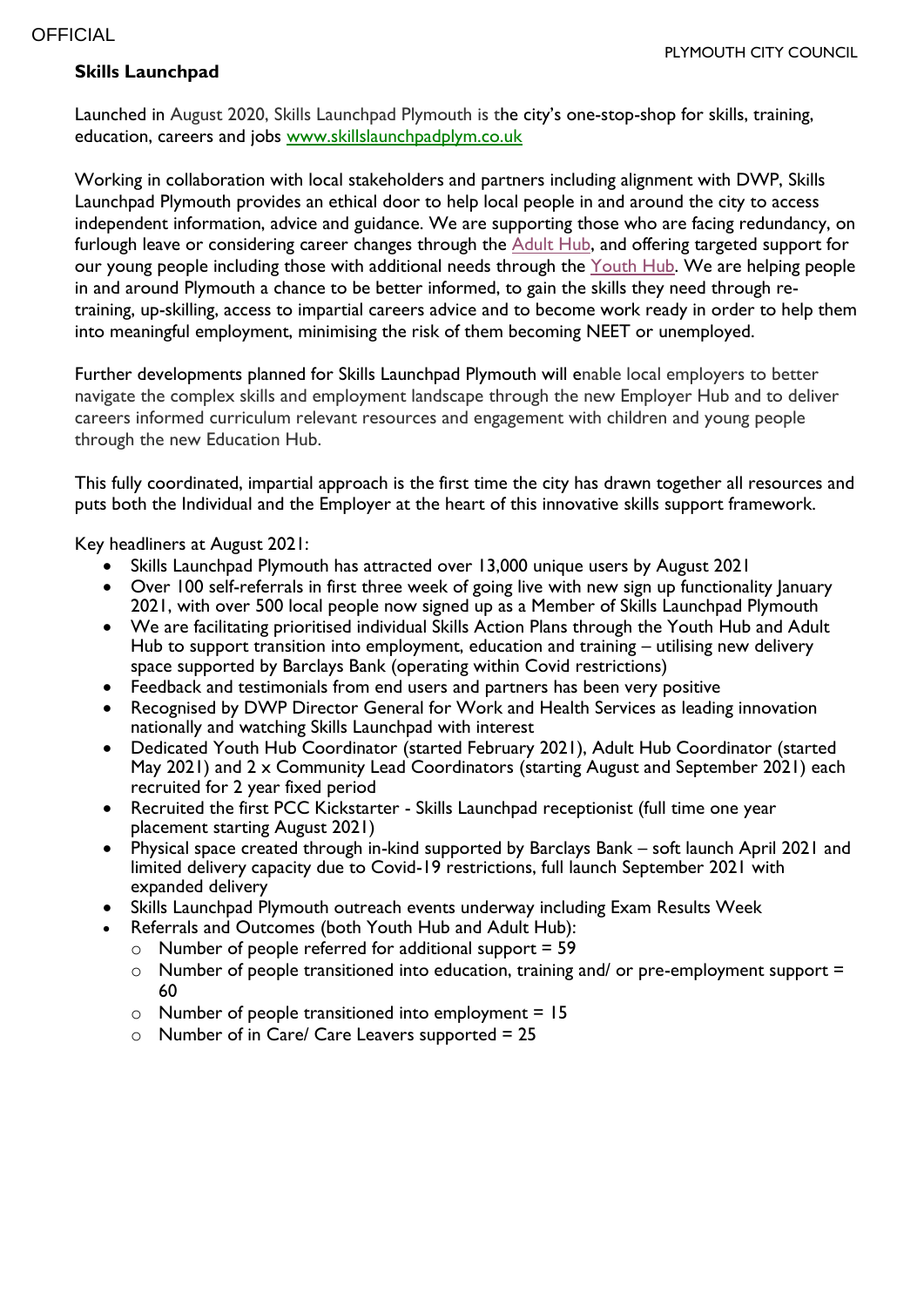## **Kickstart Scheme**

Led by DWP as part of the Government's Plan for Jobs, the Kickstart Scheme is a £2 billion fund to create thousands of high quality work placements for young people. The programme will run until December 2021, more information can be found here:

www.gov.uk/government/collections/kickstart-scheme

The £2 billion has been allocated to fund employers to create 6-month job placements for 16 to 24 year olds at risk of long-term unemployment and young people are paid 25 hours by the Government at minimum wage, numbers are unlimited numbers within budget. Employers from all industries and across the private, public and voluntary sectors have been encouraged to get involved, however these placements must not replace existing or planned vacancies, or cause existing employees or contractors to lose or reduce their employment.

Each application should include how you will help the participants to develop their skills and experience, including support:

- 1.To look for long-term work, including career advice and setting goals.
- 2.With CV and interview preparations.
- 3. For the participant with basic skills, such as attendance, timekeeping and teamwork.

Employers will receive funding:

- 100% of the relevant National Minimum Wage for 25 hours a week.
- Associated employer National Insurance contributions.
- Employer minimum auto-enrolment pension contributions.

On confirmation of job start, the employer will be paid  $£1,500$  per placement to support overhead costs, this can be used for things like:

- Setup costs
- Support
- **•** Training
- Onboarding

There will also be extra funding to support young people to build upon their experience and help them move into sustained employment after they have completed their Kickstart scheme (details are not yet available).

Key headliners:

- At 21 July 2021, 50,000 Total Kickstart placements had started nationally, 3,400 in the South-West region. Localised data not available
- We are currently in the process of recruiting the first Kickstarter into PCC working as part of the Skills Launchpad Plymouth team
- There is a monthly PCC Kickstart Task and Finish Group established in the city to help resolve local issues, share good practice and coordinate promotion
- There is monthly HoSWLEP Kickstart meeting established to share good practice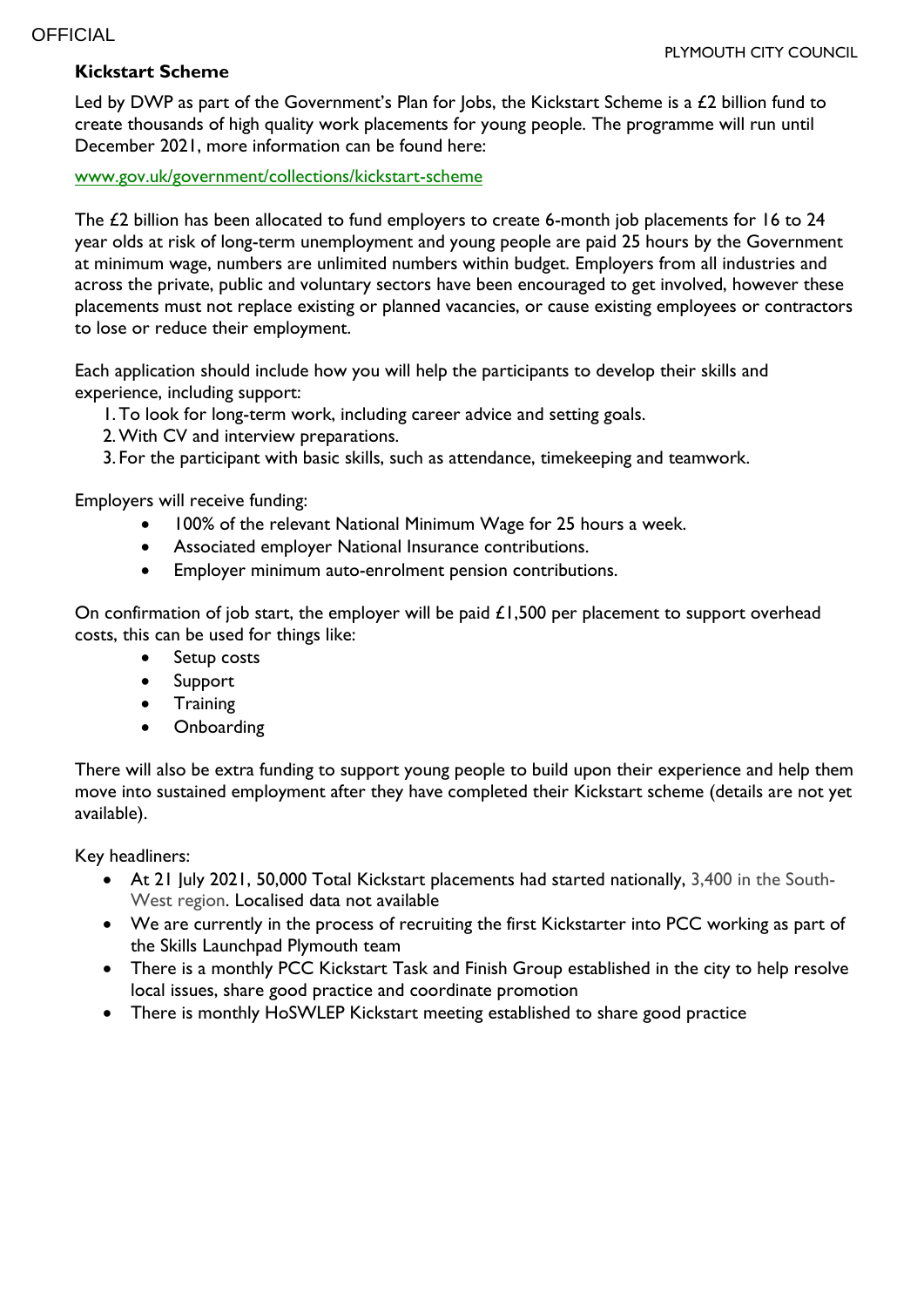# **NEETS**

## **Statutory duty**

Local authorities have broad duties to encourage, enable and assist young people to participate in education or training.

Specifically these are:

- 1. To secure sufficient suitable education and training provision for all young people in their area who are over compulsory school age but under 19 or aged 19 to 25 and for whom an Education, Health and Care (EHC) plan is maintained.
- 2. To make available to all young people aged 13-19 and to those between 20 and 25 with special educational needs and disabilities (SEND), support that will encourage, enable or assist them to participate in education or training under Section 68 of ESA 2008.

# **Current position**

In June 2021 there were 234 young people age 16 to 17 NEET, this represents 4.3% (significantly higher than the SW 3.2% and national average 3%) in comparison with 4.7% in the previous year. There were a further 130 (2.4%) young people with unknown status, against 2.2% at the same point in 2020. Latest available national combined NEET and Not Known figures, from June 2021, show Plymouth at 6.8% NEET/Not known with England at 4.9%, national data identifies Bristol at 7.3%, Portsmouth 5.8% and Southampton 8.4%.

Young people in vulnerable groups often face a range of additional pressures or difficulties maintaining participation in learning. Latest figures, for 16 -18 year old NEETs, identify 70 with special educational needs and disabilities, 21 in care, and 12 care leavers. Resources are specifically targeted to provide additional support for these groups of vulnerable young people.

### **Transition into Education, Employment and Training Contract**

The work of the transitions contract, delivered by CSW Group Ltd, supports young people in vulnerable groups to secure places Post-16. It works alongside the work of school careers advisers in delivering the September Guarantee of offering places to all 16 and 17 year olds. Careers advice is further supplemented by Careers Enterprise Company activities such as school based advisers and local secondary schools have linked Enterprise Advisers from industry. The flexible approach of the transition contract in supporting multi-agency work through the contract has enabled CSW to respond to the changing needs of schools and families throughout the Covid-19 crisis including:

- Telephone welfare checks for any students that schools/tutors are concerned about
- Offering specific timed availability to those young people who are home educating so that they can speak to a dedicated advisor
- Contacting all Year 11 and Year 12 whose destination was an apprenticeship to check on their plans, see whether their offer has been confirmed, whether advice on alternative provision is required

To support this we have set up Plymouth's new NEET Taskforce to work alongside CSW Group, taking a coherent joined-up approach to reduce the number of NEETs in the city, fully aligning efforts with the Skills Launchpad Plymouth Youth Hub delivery and inclusive growth agenda. The Taskforce is underpinned by five now established NEET Panels that meet regularly to discuss cases via a multiagency forum to help transition young people into education, employment or training focused on:

Care Leavers